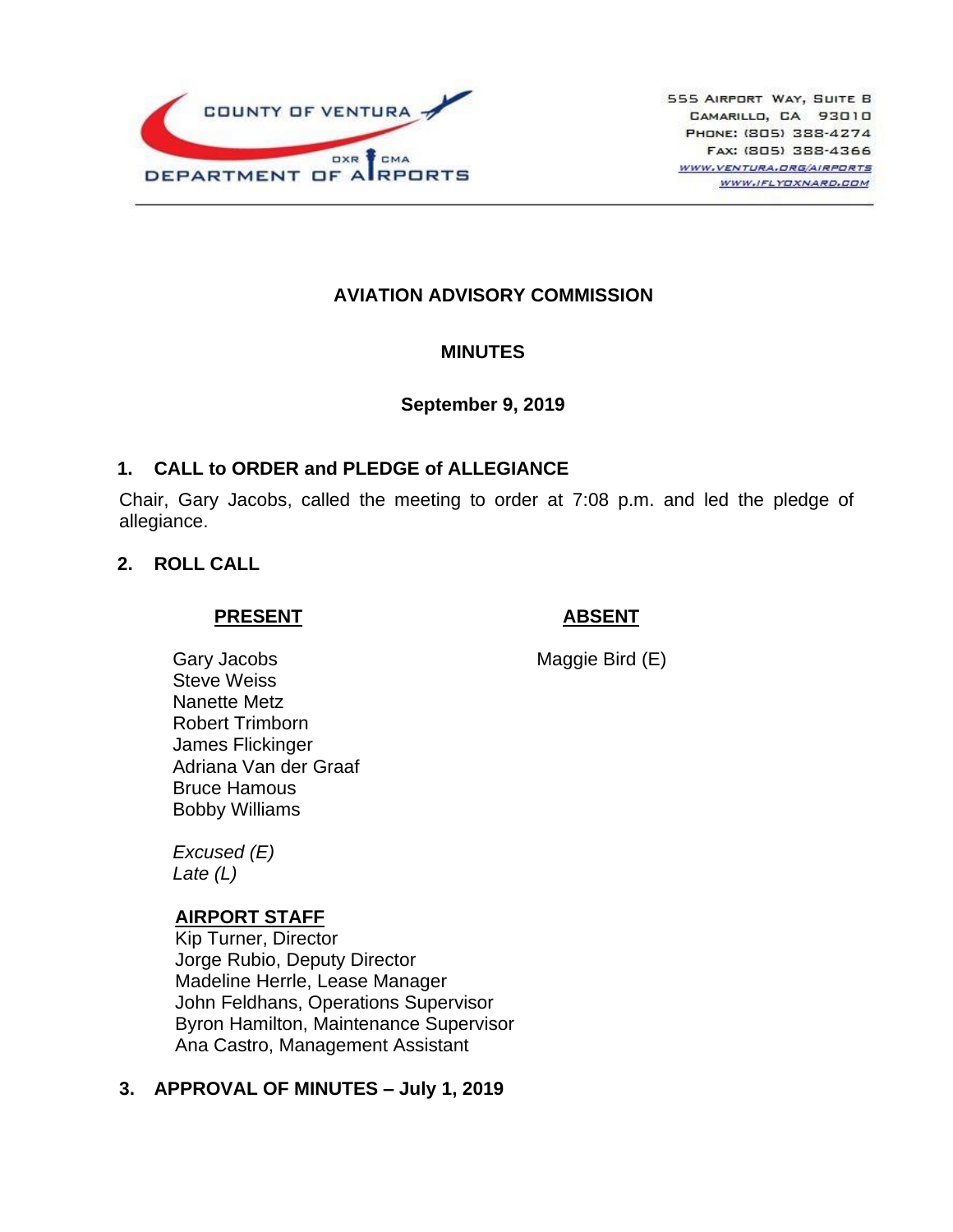*Steve Weiss moved to approve the July minutes and Bobby Williams seconded the motion. Adriana Van der Graaf, Nanette Metz and James Flickinger abstained. All others voted in favor and the motion passed unanimously.*

**4. PUBLIC COMMENT -** Citizens wishing to speak to the Commission on an airport related item must fill out a speaker card and submit it to the secretary. Comments will be limited to a maximum of **three** minutes per item.

*Speaker cards for issues NOT on the agenda must be submitted before the end of the public comment period.* 

*Speaker cards for issues listed on the agenda must be presented before the item is up for consideration. Speakers will be called when the item is presented.*

None.

### **5. UNFINISHED BUSINESS**

None.

### **6. NEW BUSINESS**

**A. Subject: Approval of, and Authorization for the Director of Airports, or His Designee, to Modify the Required Minimum Standards for Aeronautical Service for Ventura County Airports, Section 5.2 Aircraft Maintenance and Repair, Minimum Standards paragraph 3. Minimum On-Airport Hangar Area Requirement from 5,000 Square Feet to 2,500 Square Feet and Additional Language.**

### **Recommendation:**

Staff requests that your Commission/Authorities recommend that the Board of Supervisors:

Approve, and adopt the attached amendment (Attachment 1) to the Required Minimum Standards for Aeronautical Services for Ventura County Airports, effective October 1, 2019.

Lease Manager Madeline Herrle provided staff's report on this item. Commissioner Steve Weiss pointed out a typo on the Attachment 1, #7. Ms. Herrle indicated that the typo would be corrected. Ms. Herrle responded to general questions from the Commission.

# *Robert Trimborn moved to approve staff's recommendation and Steve Weiss seconded the motion. All others voted in favor and the motion passed unanimously.*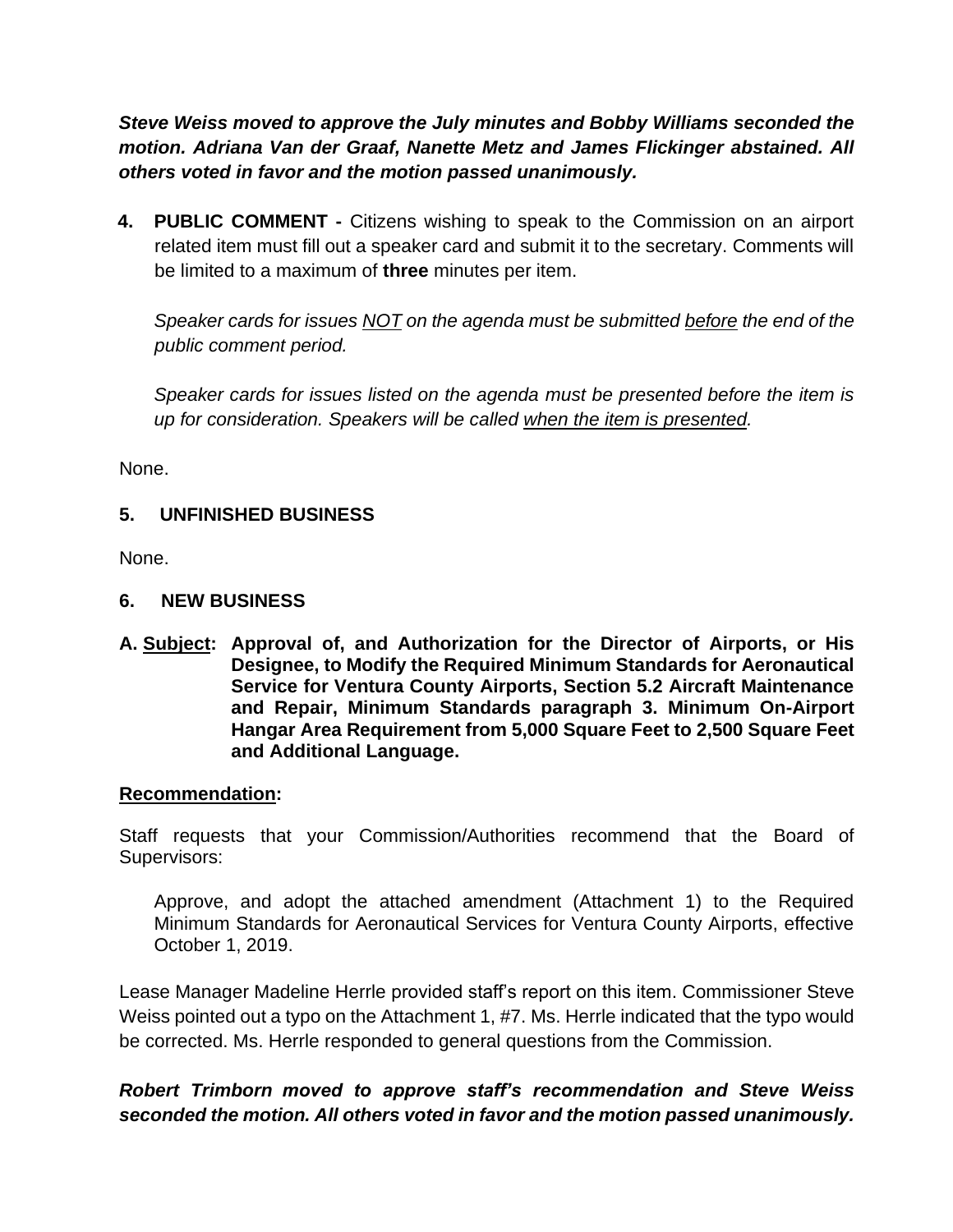**B. Subject: Approval of, and Authorization for the Director of Airports, or His Designee, to Execute, the First Amendment to the License and Use Agreement with T-Mobile West, LLC, a Delaware Limited Liability Company, Successor in Interest to Pacific Bell Wireless, LLC, for a Cellular Tower at Oxnard Airport, to Provide for Additional Optional Extensions, Increase Rent, and Make Other Changes.**

## **Recommendation:**

Staff requests that your Commission/Authority recommend that the Board of Supervisors:

Approve, and authorize the Director of Airports, or his designee, to execute, the First Amendment to the license and use agreement with T-Mobile West, LLC, (Attachment 1) for a cellular tower at Oxnard Airport, to provide for additional optional extensions, increase rent, and make other changes.

Lease Manager Madeline Herrle provided staff's report on this item. Ms. Herrle responded to general questions from the Commission.

# *Adriana Van der Graaf moved to approve staff's recommendation and Steve Weiss seconded the motion. All others voted in favor and the motion passed unanimously.*

# **7. DIRECTOR'S REPORT**

Director Kip Turner shared that two individuals from out-of-state passed away in a plane crash that occurred on August  $7<sup>th</sup>$  at Camarillo Airport. Mr. Turner also shared that two local residents from Santa Barbara also passed away in a plane crash that occurred on August 11<sup>th</sup> in Idaho. He stated that County staff met with representatives from the hangar owners' association on August 14<sup>th</sup> to discuss the hangar leases and there will be a followup meeting on September 26<sup>th</sup>. Mr. Turner stated that the Department of Airports finished the fiscal year very strong.

He also shared that the Northeast Hangar Development project at Camarillo Airport is on a temporary pause due to a change order that is being negotiated. He also stated that the Oxnard runway design scope is being worked out with the Federal Aviation Administration (FAA) and the department's consultant. Additionally, the FAA is requesting that department staff include in the design for the Oxnard runway project, the ability to possibly do bid alternates for the taxiway connector work that was originally planned for the following year, and possibly the Taxiway F realignment that would be required for the department to meet minimum standards. A draft of the Airport Layout Plan for Oxnard Airport is being prepared for FAA review and a couple of sheets have already been submitted to the FAA. Airport staff will be meeting with the FAA next week on September 18<sup>th</sup> to continue moving these items forward. Mr. Turner shared that he is still looking into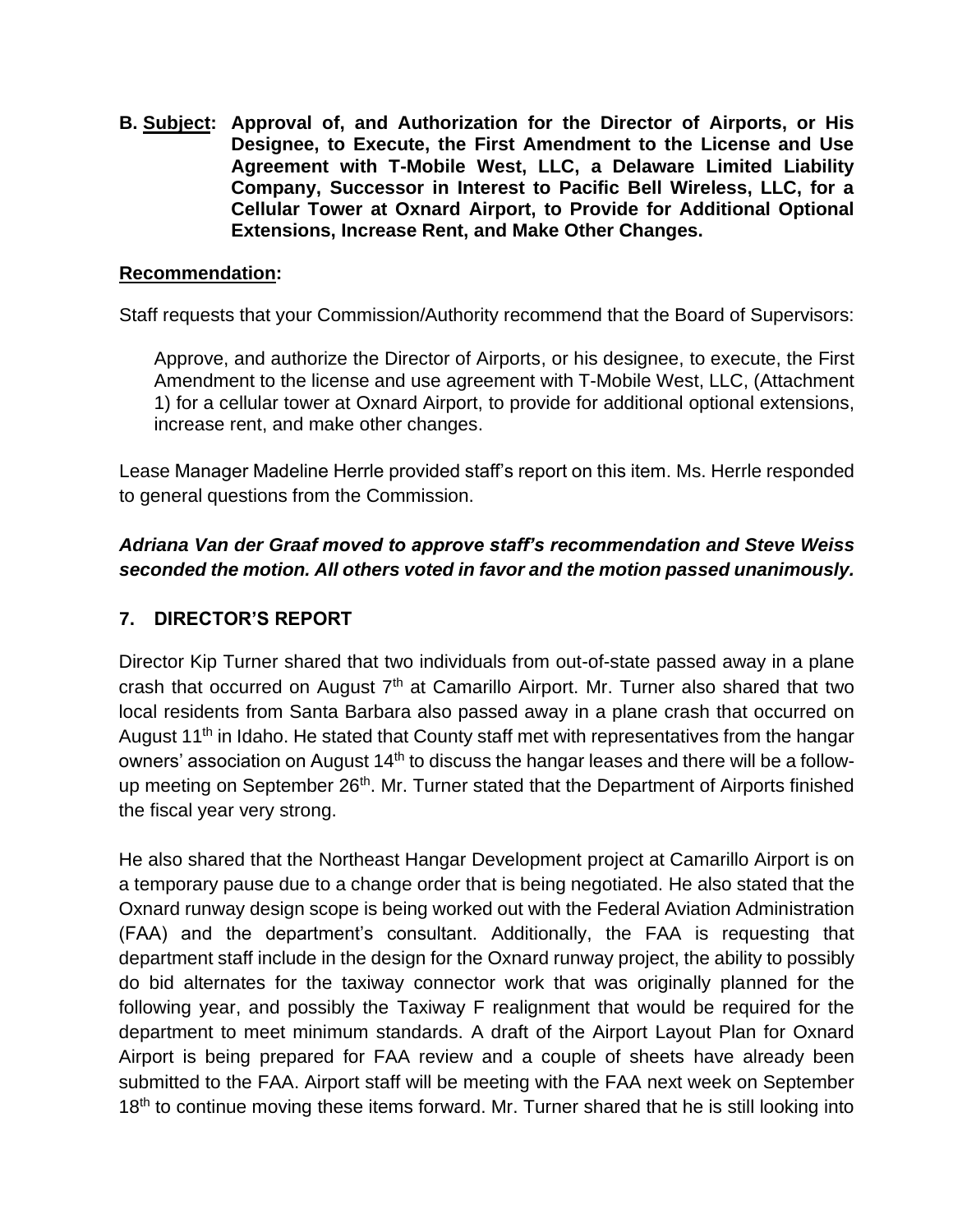updating the master plans for both Camarillo and Oxnard airports. He is hoping to make progress on the master plans by January, 2020. The grant for the Taxiway H project at Camarillo Airport has been received by the department. A Notice to Proceed for the project will be issued and the work will begin soon.

Mr. Turner stated that the department is currently assessing the structural integrity of the County-owned hangars at both airports. Many hangars are in need of maintenance and repairs. Mr. Turner congratulated deputy director Jorge Rubio for being selected as the second vice president of the Southwest Chapter of the American Association of Airport Executives. Mr. Turner shared that the Camarillo Air Show was a huge success and thanked everyone involved. He also shared that a developer has purchased the land at Camarillo Airport where the water tower stands. The land is going to be redeveloped so the water tower will need to be removed as well as the rotating beacon that is atop the tower. A new location for the beacon will be determined after a site study has been completed. Mr. Turner shared that the FAA issued their written report regarding the Part 139 inspection that occurred at Oxnard Airport. Mr. Turner is currently negotiating some of the recommendations with the FAA. Director Turner shared that he is averaging one and a half to two days a week at his satellite office located at Oxnard Airport. He plans to work out of the satellite office two days a week and once the schedule is established he will post his office hours. He also stated that the department hired a consultant to do a catchment leakage study to explore airline service needs.

He provided a personnel update regarding the vacancies in the department's maintenance division. There are still four regular vacancies and one temporary vacancy for which interviews will be scheduled soon. Director Turner shared that he has been participating in a LEAP leadership program through the County and he is serving on the County's sustainability committee. He is also serving as a board member for the Oxnard Convention & Visitors Bureau.

## **8. REPORTS**

Monthly Activity Report – June, July 2019 Monthly Noise Complaints – June, July 2019 Consultant Reports – June, July 2019 Airport Tenant Project Status – July, August 2019 Project Status – July, August 2019 Financial Statements Period Ended – June 30, 2019 Financial Statements Fourth Quarter – FY 2018/2019 Rotation Schedule Meeting Calendar

## *Reports were received and filed.*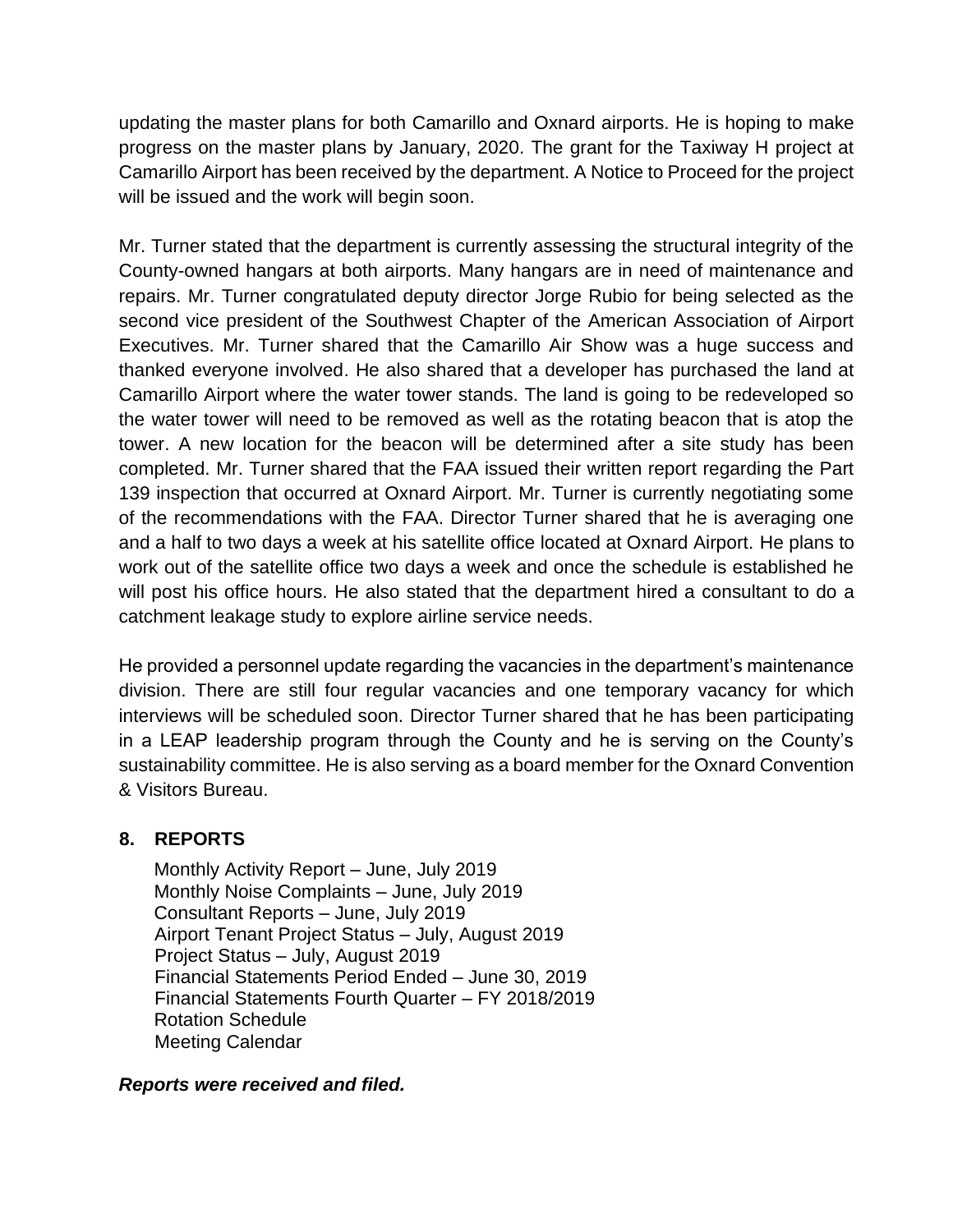## **9. CORRESPONDENCE**

Letter dated June 19, 2019 from Erin Powers to Mike Barrow, Toro Enterprises, Inc. re: Approval of Contractor Request for Substitution of Subcontractor for Cause for the Camarillo Airport – NE Hangar Development, Phase 1 Construction Project; FAA AIP No.: 3-06-0339-036-2017; Spec. No. DOA 17-01; Proj. No. CMA-195

Letter dated June 19, 2019 from Erin Powers to Mike Barrow, Toro Enterprises, Inc. re: Camarillo Airport – NE Hangar Development, Phase 1 Construction Project; FAA AIP No.: 3-06-0339-036-2017; Spec. No. DOA 17-01; Proj. No. CMA-195; UTILIZATION OF UNLISTED SUBCONTRACTOR CINDY TRUMP INC.

Letter dated June 26, 2019 from Kip Turner to Joel Kirschenstein, Sage Realty Group re: Interest in Properties located in RPZ for Oxnard Airport

Letter dated June 28, 2019 from John Feldhans re: Camarillo Hangar Waitlist

Letter dated July 3, 2019 from Jorge Rubio to Rosemarie Gaglione, City of Oxnard re: Comments on Campus Park Development, Oxnard, CA

Letter dated July 8, 2019 from Madeline Herrle to Peter Yune, T-Mobile West LLC re: T Mobile ID SV00504A; Site Address: 2889 W. 5<sup>th</sup> St., Oxnard, CA 93030; Consent request for modifications to equipment

Notice dated July 12, 2019 from Camarillo Airport Operations Supervisor to East End Hangar Tenants at Camarillo Airport re: Construction Start Date – Northeast Hangar Development, Phase 1

Letter dated July 18, 2019 from Madeline Herrle to Mark Sullivan re: June 24, 2019 Public Records Request #1 on behalf of your client Gerald Alves

Letter dated July 18, 2019 from Madeline Herrle to Mark Sullivan re: June 24, 2019 Public Records Request #2 on behalf of your client Gerald Alves

Letter dated July 18, 2019 from Madeline Herrle to Mark Sullivan re: June 24, 2019 Public Records Request #3 on behalf of your client Gerald Alves

Letter dated July 18, 2019 from Madeline Herrle to Mark Sullivan re: June 24, 2019 Public Records Request #4 on behalf of your client Gerald Alves

Letter dated July 18, 2019 from Madeline Herrle to Mark Sullivan re: June 24, 2019 Public Records Request #5 on behalf of your client Gerald Alves

Letter dated July 19, 2019 from Erin Powers to Lemuel Del Castillo, Federal Aviation Administration re: Camarillo Airport – Taxiway H Pavement Rehabilitation; CONTRACTOR SELECTION RECOMMENDATION; Future AIP Grant No. 03-06-0339- 37-2019